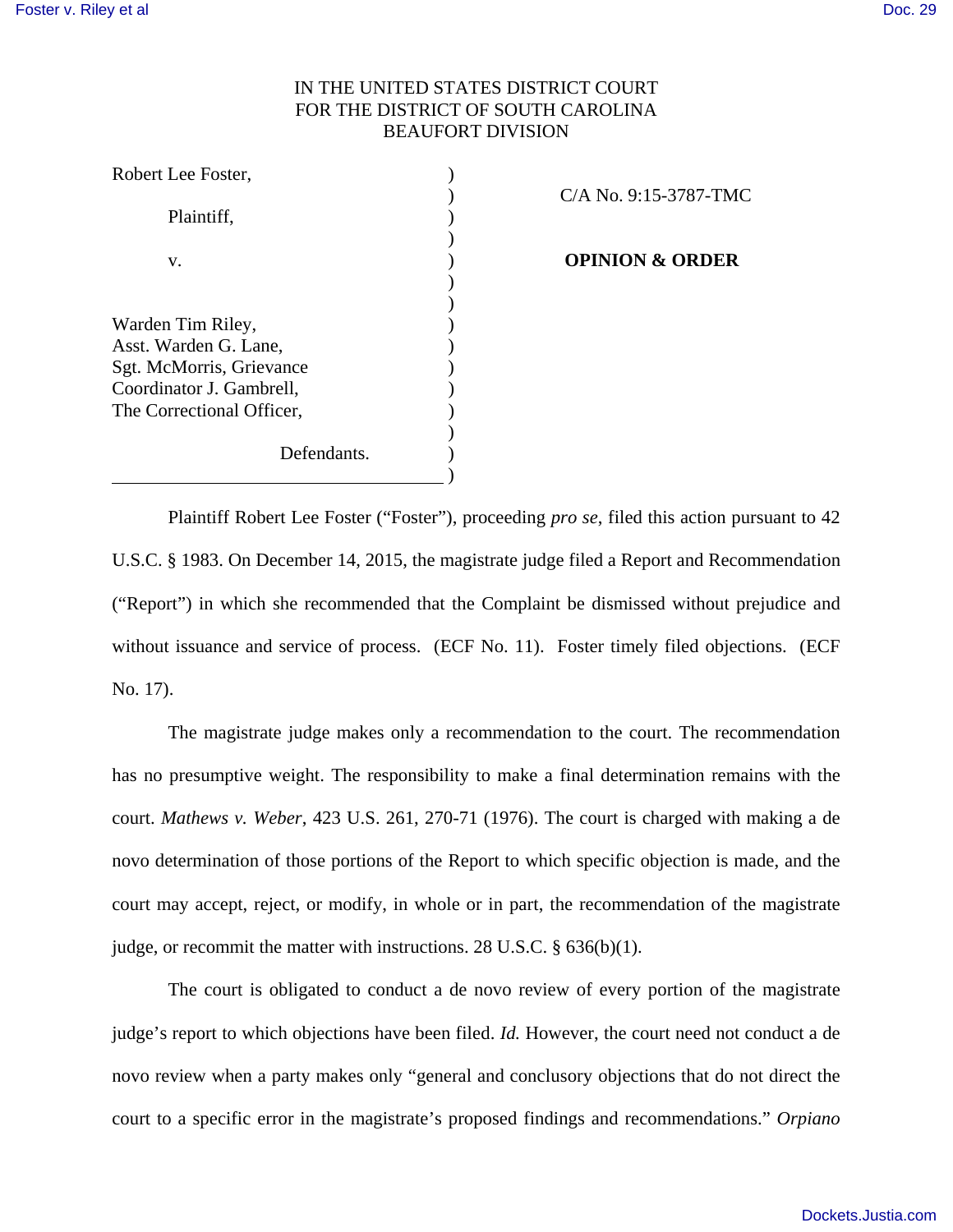*v.2 Johnson*, 687 F.2d 44, 47 (4th Cir. 1982). In the absence of a timely filed, specific objection, the magistrate judge's conclusions are reviewed only for clear error. *See Diamond v. Colonial Life & Accident Ins. Co.*, 416 F.3d 310, 315 (4th Cir. 2005).

## **Discussion**

The magistrate judge summarizes the facts and background of this case in her Report. Briefly, Foster is raising claims related to two missing law books. Foster alleges he was not allowed to take his legal materials and books during a prison transfer and his books were stored, but when he was allowed to retrieve his property, two law books were missing. Foster alleges the property was not properly secured during the transfer, and another inmate either stole the books or was given the books. Foster filed a Step One grievance, which was returned unprocessed, and Foster did not pursue the grievance any further. The magistrate judge determined that Foster had not exhausted his administrative remedies. (Report at 4). Additionally, the magistrate judge determined that, even if Foster had exhausted his administrative remedies, Foster's request for monetary damages is barred by *Heck v. Humphrey*, 512 U.S. 477 (1994), and Foster has failed to state a claim concerning the missing law books. (Report at 6-7).

In his objections, Foster contends he is bringing a retaliation claim based on two legal books being stolen, and a corresponding claim for violations of his First and Fourteenth Amendment rights because he states that the legal books were his lifeline to his criminal and civil actions. (Objections at 1-2). Foster contends that because his Step One grievance was returned unprocessed, he was unable to file a Step Two grievance. (Objections at 4). Further, he argues he made every attempt to exhaust his administrative remedies, but it would have been useless to file a Step Two grievance. (Objections at 6, 7). Foster also alleges there remains a pending grievance which he filed on August 3, 2015. (Objections at 7).

The court agrees with the magistrate judge's determination that Foster failed to exhaust